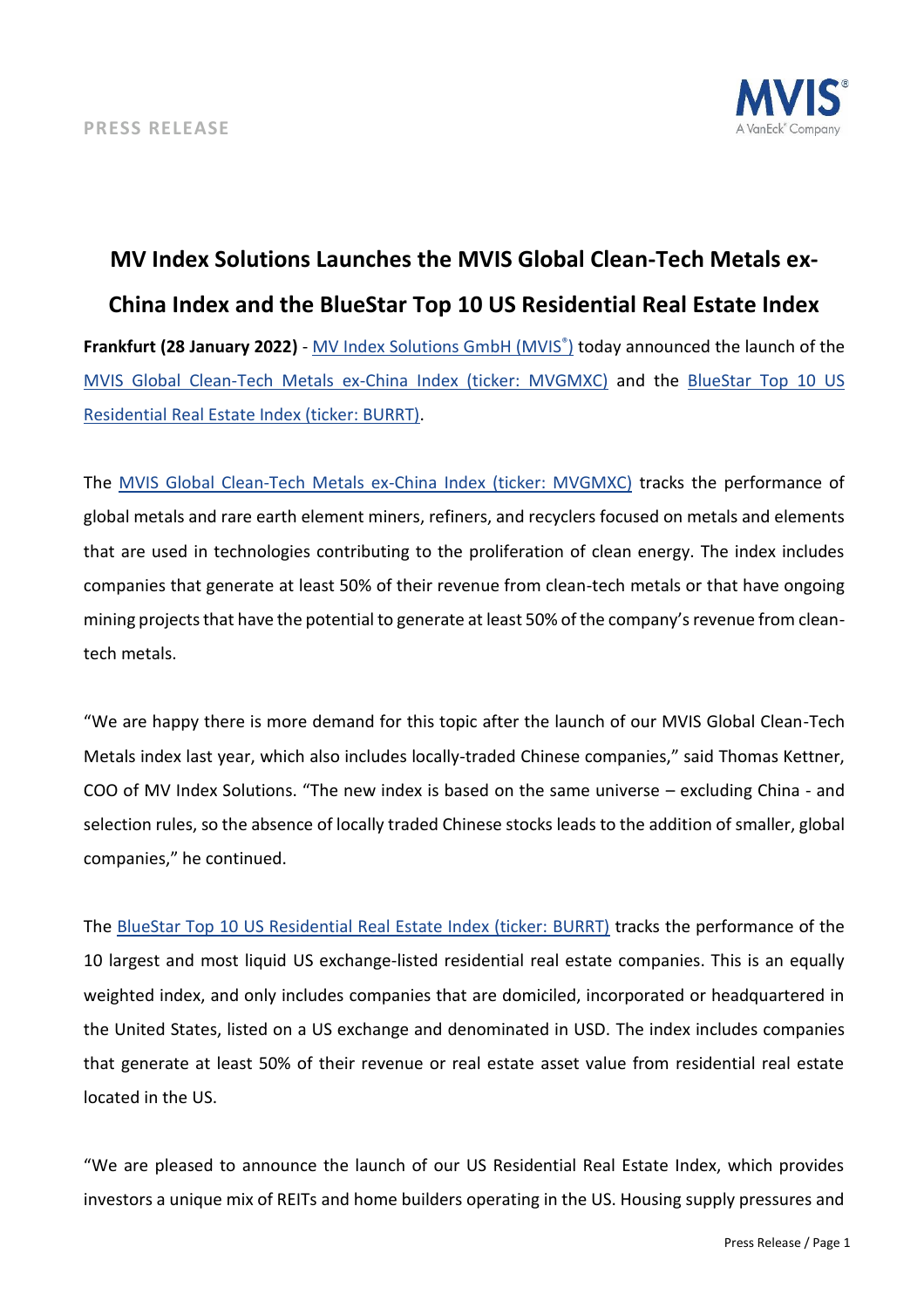

an inflationary environment could provide tailwind to this sector over the coming years," said Josh Kaplan, Global Head of Research & Investment Strategy at MV Index Solutions.

The [MVIS Global Clean-Tech Metals ex-China Index \(ticker: MVGMXC\)](https://mvis-indices.com/indices/hard-asset/MVIS-Global-Clean-Tech-Metals-ex-China?utm_source=mvis&utm_medium=pressrelease&utm_campaign=announcement) and the [BlueStar Top 10 US](https://mvis-indices.com/indices/sector/BlueStar-Top-10-US-Residential-Real-Estate?utm_source=mvis&utm_medium=pressrelease&utm_campaign=announcement)  [Residential Real Estate Index \(ticker: BURRT\)](https://mvis-indices.com/indices/sector/BlueStar-Top-10-US-Residential-Real-Estate?utm_source=mvis&utm_medium=pressrelease&utm_campaign=announcement) are weighted by free float market capitalisation and are calculated in USD as price indices and total return net indices. Th[e MVIS Global Clean-Tech Metals ex-](https://mvis-indices.com/indices/hard-asset/MVIS-Global-Clean-Tech-Metals-ex-China?utm_source=mvis&utm_medium=pressrelease&utm_campaign=announcement)[China Index \(ticker: MVGMXC\)](https://mvis-indices.com/indices/hard-asset/MVIS-Global-Clean-Tech-Metals-ex-China?utm_source=mvis&utm_medium=pressrelease&utm_campaign=announcement) is reviewed on a quarterly basis. The [BlueStar Top 10 US Residential](https://mvis-indices.com/indices/sector/BlueStar-Top-10-US-Residential-Real-Estate?utm_source=mvis&utm_medium=pressrelease&utm_campaign=announcement)  [Real Estate Index \(ticker: BURRT\)](https://mvis-indices.com/indices/sector/BlueStar-Top-10-US-Residential-Real-Estate?utm_source=mvis&utm_medium=pressrelease&utm_campaign=announcement) is reviewed on a semi-annual basis. Capping factors are applied to avoid overweighting of single index components. Detailed information about the index, including methodology details and index data, is available on the [MV Index Solutions website.](https://www.mvis-indices.com/?utm_source=mvis&utm_medium=pressrelease&utm_campaign=announcement)

## **Key Index Features**

[MVIS Global Clean-Tech Metals ex-China Index \(ticker: MVGMXC\)](https://mvis-indices.com/indices/hard-asset/MVIS-Global-Clean-Tech-Metals-ex-China?utm_source=mvis&utm_medium=pressrelease&utm_campaign=announcement) Number of Components: 38 Base Date: 31 December 2015 Base Value: 1000

## **Key Index Features**

BlueStar Top 10 US Residential [Real Estate Index \(ticker: BURRT\)](https://mvis-indices.com/indices/sector/BlueStar-Top-10-US-Residential-Real-Estate?utm_source=mvis&utm_medium=pressrelease&utm_campaign=announcement) Number of Components: 10 Base Date: 31 December 2015 Base Value: 100

**END**

**Media Contact** Eunjeong Kang, MV Index Solutions +49 (0) 69 4056 695 38 [media-enquiries@mvis-indices.com](mailto:media-enquiries@mvis-indices.com)

## **Note to Editors:**

About MV Index Solutions - [www.mvis-indices.com](http://www.mvis-indices.com/)

MV Index Solutions (MVIS®) develops, monitors and licenses the MVIS Indices and BlueStar Indexes, a selection of focused, investable and diversified benchmark indices. The indices are especially designed to underlie financial products. MVIS Indices cover several asset classes, including equity, fixed income markets and digital assets and are licensed to serve as